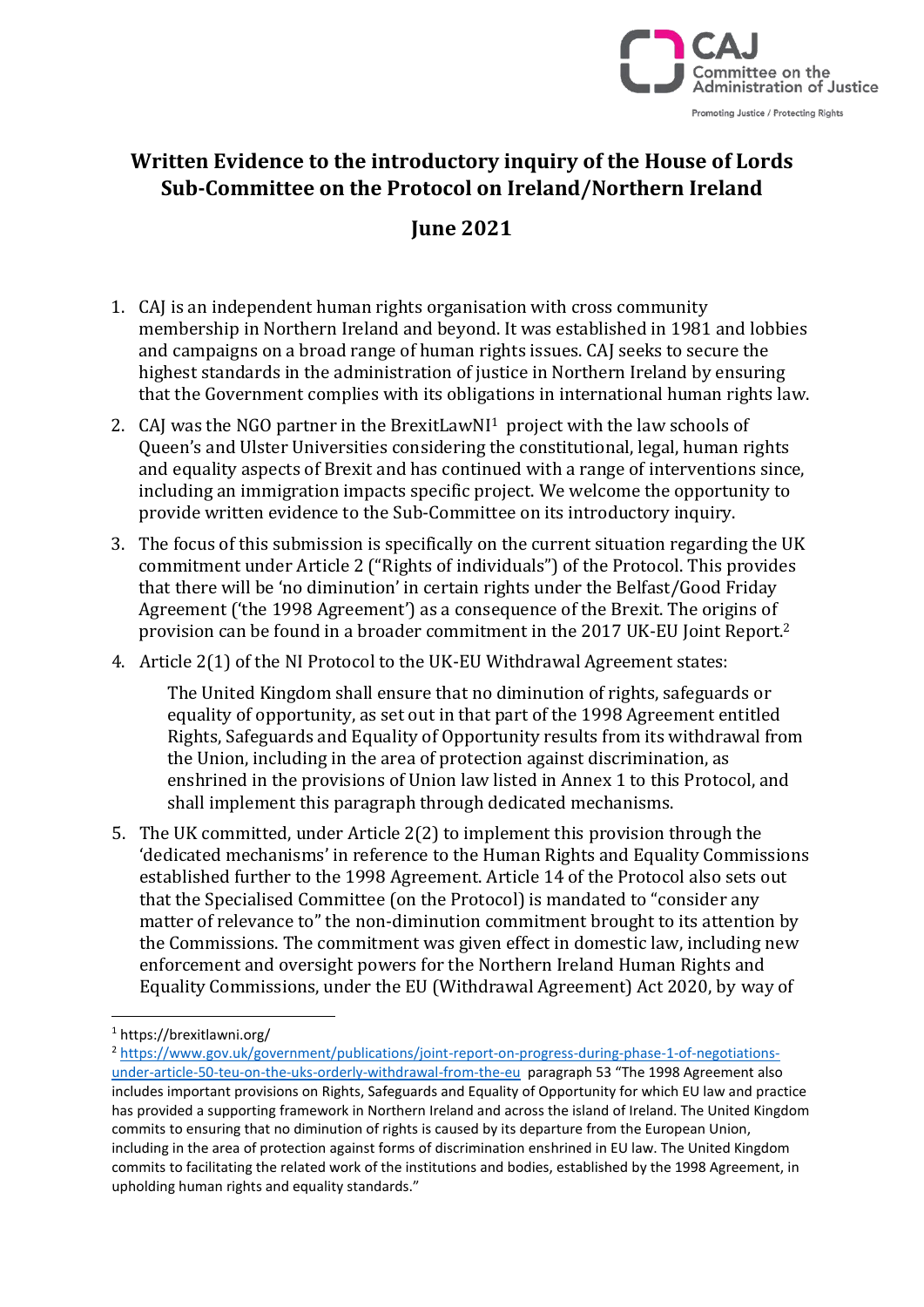amendments to the Northern Ireland Act 1998. <sup>3</sup> The UK has produced an 'Explainer' document in relation to the commitment.<sup>4</sup> The Commissions have entered into a Memorandum of Understanding regarding the operation of their new functions.<sup>5</sup>

- 6. At the beginning of January 2021, when the commitment and powers commenced, we identified six existing and forthcoming breaches to the 'non diminution' commitment. We submitted complaints on each issue to the Equality Commission for Northern Ireland and the Northern Ireland Human Rights Commission in January 2021. The following is summary information on two of the complaints:
	- ➢ *Civil Service Nationality Rules*: Civil Service Nationality Rules restrict access to civil service jobs in NI based on nationality (this is entirely separate to permission to work based on immigration status). Until the end of 2021 EU citizens had a legal right under EU law to work in 'non public service' posts in the Civil Service in NI. This right is retained for EU citizens with retained EU rights under Part II of the Withdrawal Agreement (settled status). In relation to most EU26 citizens, Regulations have been passed as a direct consequence of Brexit that have introduced a nationality bar on working in NI civil service posts.<sup>6</sup> This has the effect on EU26 citizens who come to NI in future, who have residence and full immigration permission to work, of now being debarred from civil service posts. Whilst *in practice* this barrier has not been applied to Irish (EU) citizens, such persons have lost a *legally binding right* to work in such posts. <sup>7</sup> The relevant section of the 1998 Agreement includes: "the right to *equal opportunity* in all social and *economic activity*, regardless of class, creed, disability, gender or *ethnicity"* (emphasis added). It is this right that has been diminished as a consequence of these Brexit regulations extending civil service nationality rules.
	- ➢ *Democratic Rights:* The relevant section of the 1998 Agreement provides for political rights ("the right to pursue democratically national and political aspirations") one of the most fundamental of which is the right to vote. The right of women to full and equal political participation is also provided for under the Agreement. Unlike Scotland and Wales, the electoral franchise is not devolved for local elections in Northern Ireland (i.e., Council and NI Assembly elections). Should the UK Government now proceed to strip EU26 citizens of the vote in local elections in NI, this will constitute a diminution in democratic rights in breach of the Article 2 commitment. Whilst Irish citizens remain EU citizens, democratic rights have been already diminished by Brexit by the removal of representation by MEPs and hence participation in the democratic life of the EU

<sup>3</sup> EU (Withdrawal Agreement) Act 2020, section 23 and schedule 3.

<sup>4</sup> <https://www.gov.uk/government/publications/protocol-on-irelandnorthern-ireland-article-2>

<sup>5</sup> Memorandum of Understanding: Ireland/Northern Ireland Protocol of the European Union (EU) Withdrawal Agreement, Article 2: island of Ireland dimension Equality Commission for Northern Ireland (ECNI) Irish Human Rights and Equality Commission (IHREC) Northern Ireland Human Rights Commission (NIHRC) March 2021 [\(https://nihrc.org/publication/detail/memorandum-of-understanding-ireland-northern-ireland](https://nihrc.org/publication/detail/memorandum-of-understanding-ireland-northern-ireland-protocol)[protocol\)](https://nihrc.org/publication/detail/memorandum-of-understanding-ireland-northern-ireland-protocol)

<sup>6</sup> <https://www.legislation.gov.uk/uksi/2020/1309/regulation/4/made> The Immigration and Social Security Coordination (EU Withdrawal) Act 2020 (Consequential, Saving, Transitional and Transitory Provisions) (EU Exit) Regulations 2020.

<sup>&</sup>lt;sup>7</sup> Irish citizens who have settled status will retain the EU right, however the Home Office discouraged applications to the EU settlement scheme from Irish citizens and legislated to prevent most NI-born Irish citizens from applying to the scheme (by virtue of the conferral of British citizenship).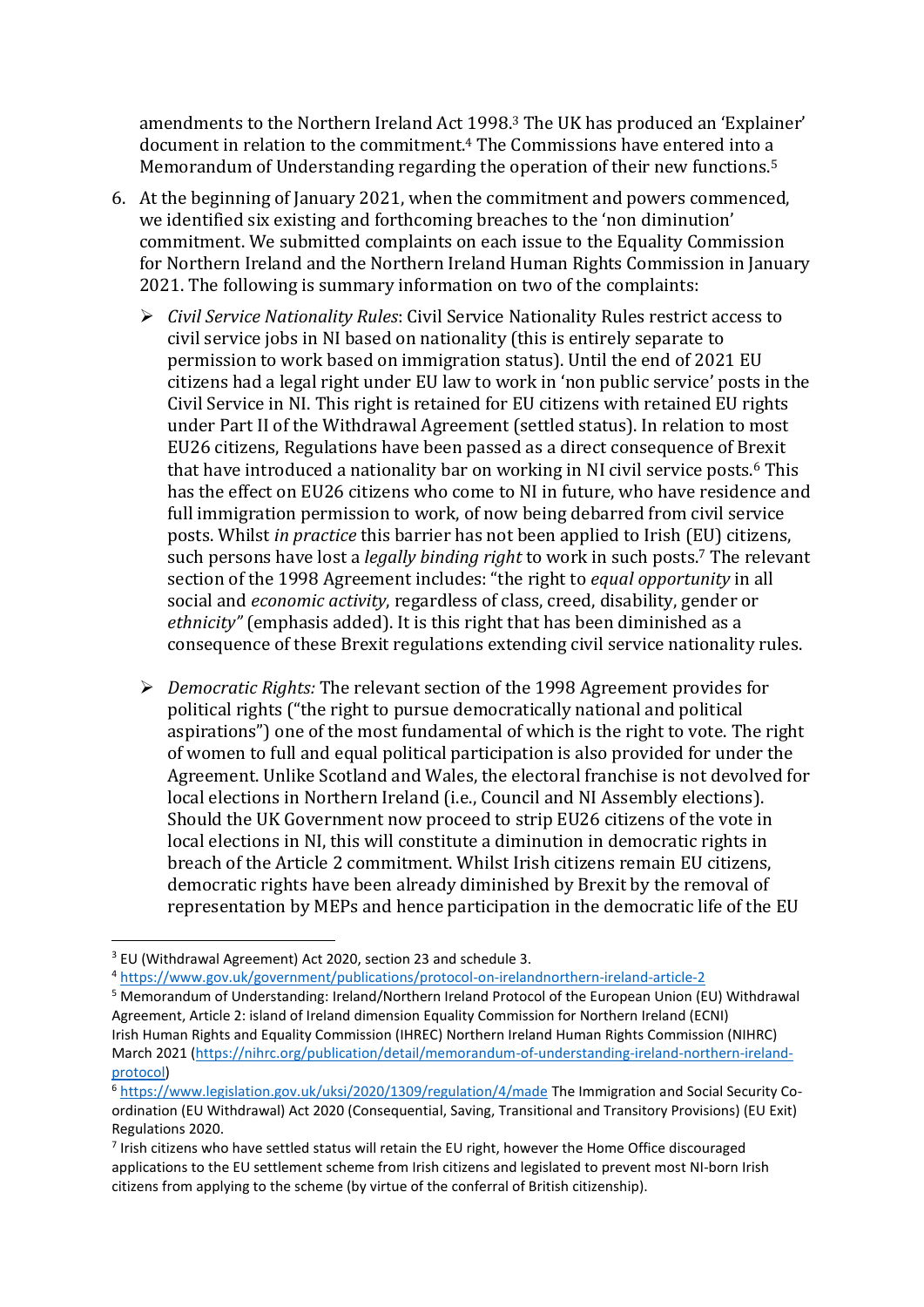(largely retained by other EU citizens in NI by virtue of extraterritorial voting). The continued franchise for Irish citizens in Westminster and local elections is provided for in the bilateral Common Travel Area (CTA) Memorandum of Understanding, covering what are referred to as 'reciprocal rights' of the CTA.<sup>8</sup> Whilst Irish citizens have previously been able to vote in UK Referendums, continuation of this right is not provided for in this MoU, on grounds there is no reciprocal right for British citizens in Ireland to vote in referendums. The advent of the concept of CTA reciprocal rights is a direct product of seeking to replace provisions providing for equality of treatment for Irish citizens in the UK (in NI a requirement of the 1998 Agreement) that had hitherto been provided for by EU free movement law.

- 7. In summary the four other areas where breaches have already been identified are:
	- ➢ The cut off dates for '*Relevant Persons of Northern Ireland'* to obtain rights to family reunification, the provision for which will be diminished once this specific scheme, tied to the Brexit EU Settlement Scheme, ends.
	- ➢ Loss of EU rights and benefits for *Irish citizens in NI*: with Irish citizens in NI left to rely on non-binding commitments of CTA rights, which remain limited and on an insecure footing.
	- ➢ Diminution in protections and rights for *frontier workers*, specifically provisions for the family members of EU frontier workers, the exclusion of British citizen frontier workers from protections, and increased grounds for refusal and removal of frontier worker permits.
	- ➢ Diminution in protections against *deportation of Irish citizens from NI*.
- 8. We note the HC European Scrutiny Committee has also corresponded with the Northern Ireland Minister of State regarding the application of the Article 2 'non diminution' commitment to the new EU proposal to strengthen the application of the principle of equal pay.<sup>9</sup>
- 9. Since the submission of the above complaints, we have continued to proactively engage with the Commissions who at the time of writing we understand are still working through the issues raised.
- 10. To date we are not aware if issues regarding compliance with the Article 2(1) 'non diminution' commitment have been discussed at the Specialised Committee on the **Protocol**

<sup>&</sup>lt;sup>8</sup> Memorandum of Understanding between the Government of the United Kingdom of Great Britain and Northern Ireland and the Government of Ireland concerning the Common Travel Area and associated reciprocal rights and privileges, 8 May 2019. Paragraph 13.

[https://www.gov.uk/government/publications/memorandum-of-understanding-between-the-uk-and-ireland](https://www.gov.uk/government/publications/memorandum-of-understanding-between-the-uk-and-ireland-on-the-cta)[on-the-cta](https://www.gov.uk/government/publications/memorandum-of-understanding-between-the-uk-and-ireland-on-the-cta)

<sup>9</sup> HC European Scrutiny Committee [Correspondence from Sir William Cash MP to Robin Walker MP](https://www.google.com/search?client=firefox-b-d&q=Article+2%281%29+of+the+Northern+Ireland+Protocol%3A+Upholding+human+rights+and+equality+standards%E2%80%94new+EU+proposal+to+strengthen+the+application+of+the+principle+of+equal+pay) [Minister of State for Northern Ireland 26 May 2021](https://www.google.com/search?client=firefox-b-d&q=Article+2%281%29+of+the+Northern+Ireland+Protocol%3A+Upholding+human+rights+and+equality+standards%E2%80%94new+EU+proposal+to+strengthen+the+application+of+the+principle+of+equal+pay)